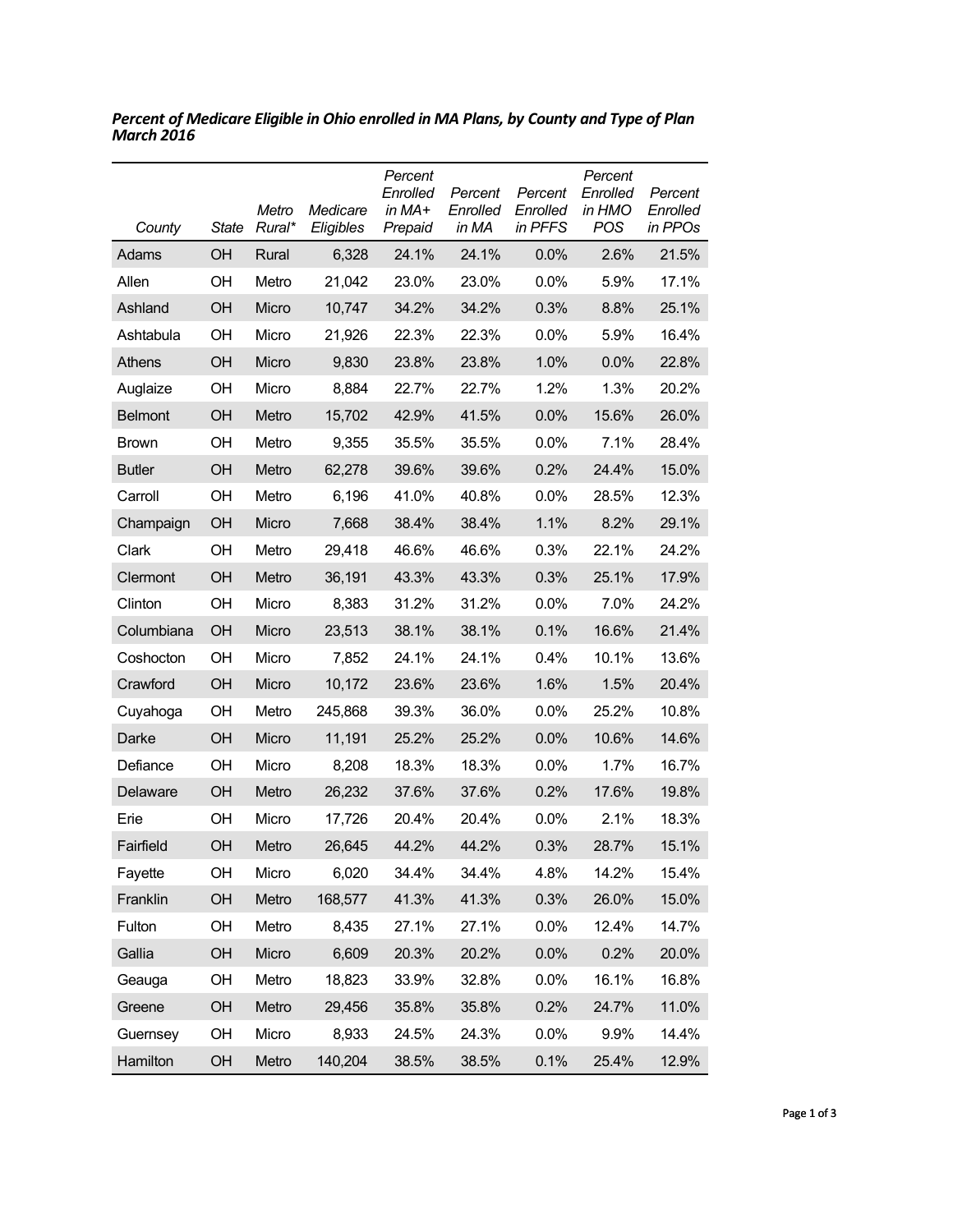| County     | State     | Metro<br>Rural* | Medicare<br>Eligibles | Percent<br>Enrolled<br>in MA+<br>Prepaid | Percent<br>Enrolled<br>in MA | Percent<br>Enrolled<br>in PFFS | Percent<br>Enrolled<br>in HMO<br><b>POS</b> | Percent<br>Enrolled<br>in PPOs |
|------------|-----------|-----------------|-----------------------|------------------------------------------|------------------------------|--------------------------------|---------------------------------------------|--------------------------------|
| Hancock    | OH        | Micro           | 13,952                | 24.5%                                    | 24.5%                        | 0.8%                           | 2.0%                                        | 21.6%                          |
| Hardin     | OH        | Rural           | 5,839                 | 19.3%                                    | 19.3%                        | 0.0%                           | 1.2%                                        | 18.1%                          |
| Harrison   | OН        | Rural           | 3,562                 | 30.4%                                    | 27.3%                        | 0.0%                           | 4.4%                                        | 22.9%                          |
| Henry      | OH        | Rural           | 5,661                 | 17.7%                                    | 17.7%                        | 0.0%                           | 2.6%                                        | 15.1%                          |
| Highland   | OН        | Rural           | 9,177                 | 27.0%                                    | 27.0%                        | $0.0\%$                        | 3.1%                                        | 23.8%                          |
| Hocking    | OH        | Metro           | 6,235                 | 25.6%                                    | 25.6%                        | 0.0%                           | 3.7%                                        | 21.9%                          |
| Holmes     | OН        | Rural           | 4,677                 | 33.6%                                    | 33.6%                        | 0.5%                           | 14.0%                                       | 19.1%                          |
| Huron      | <b>OH</b> | Micro           | 11,828                | 17.8%                                    | 17.8%                        | 0.0%                           | 1.7%                                        | 16.1%                          |
| Jackson    | OН        | Micro           | 7,093                 | 20.5%                                    | 20.5%                        | $0.0\%$                        | 1.1%                                        | 19.3%                          |
| Jefferson  | OH        | Metro           | 16,436                | 30.7%                                    | 30.2%                        | 0.0%                           | 1.9%                                        | 28.3%                          |
| Knox       | OН        | Micro           | 12,029                | 28.8%                                    | 28.8%                        | 0.9%                           | 8.6%                                        | 19.3%                          |
| Lake       | OH        | Metro           | 48,363                | 37.3%                                    | 34.8%                        | 0.0%                           | 19.5%                                       | 15.3%                          |
| Lawrence   | OН        | Metro           | 14,248                | 19.0%                                    | 18.2%                        | $0.0\%$                        | 0.4%                                        | 17.8%                          |
| Licking    | OH        | Metro           | 31,696                | 39.8%                                    | 39.8%                        | 0.4%                           | 24.9%                                       | 14.4%                          |
| Logan      | OH        | Micro           | 9,237                 | 22.2%                                    | 22.2%                        | 1.9%                           | 1.0%                                        | 19.3%                          |
| Lorain     | OH        | Metro           | 60,471                | 33.5%                                    | 32.6%                        | 0.0%                           | 15.9%                                       | 16.7%                          |
| Lucas      | OH        | Metro           | 80,505                | 39.3%                                    | 39.3%                        | 0.0%                           | 27.2%                                       | 12.1%                          |
| Madison    | <b>OH</b> | Metro           | 7,417                 | 43.3%                                    | 43.3%                        | 0.0%                           | 25.7%                                       | 17.7%                          |
| Mahoning   | OH        | Metro           | 53,563                | 47.1%                                    | 47.1%                        | 0.0%                           | 31.0%                                       | 16.1%                          |
| Marion     | OH        | Micro           | 13,422                | 31.6%                                    | 31.6%                        | 0.2%                           | 3.0%                                        | 28.5%                          |
| Medina     | OН        | Metro           | 32,286                | 39.2%                                    | 37.5%                        | 0.0%                           | 22.9%                                       | 14.6%                          |
| Meigs      | <b>OH</b> | Rural           | 5,203                 | 20.4%                                    | 20.2%                        | 0.0%                           | 0.0%                                        | 20.2%                          |
| Mercer     | OH        | Micro           | 7,917                 | 23.0%                                    | 23.0%                        | 0.5%                           | 0.8%                                        | 21.7%                          |
| Miami      | OH        | Metro           | 21,364                | 36.4%                                    | 36.4%                        | 0.4%                           | 21.1%                                       | 14.9%                          |
| Monroe     | OH        | Rural           | 3,729                 | 39.5%                                    | 39.2%                        | 0.0%                           | 15.2%                                       | 24.0%                          |
| Montgomery | OH        | Metro           | 106,642               | 45.4%                                    | 45.4%                        | 0.1%                           | 34.5%                                       | 10.8%                          |
| Morgan     | OH        | Rural           | 3,289                 | 27.7%                                    | 27.7%                        | 0.0%                           | 9.6%                                        | 18.1%                          |
| Morrow     | OH        | Metro           | 6,530                 | 29.0%                                    | 29.0%                        | 0.0%                           | 3.8%                                        | 25.2%                          |
| Muskingum  | OH        | Micro           | 18,877                | 28.7%                                    | 28.5%                        | 0.3%                           | 11.0%                                       | 17.2%                          |
| Noble      | OH        | Rural           | 2,500                 | 24.0%                                    | 24.0%                        | 0.0%                           | 8.4%                                        | 15.7%                          |
| Ottawa     | OH        | Micro           | 10,720                | 27.5%                                    | 27.5%                        | 0.0%                           | 12.1%                                       | 15.4%                          |

*Percent of Medicare Eligible in Ohio enrolled in MA Plans, by County and Type of Plan March 2016*